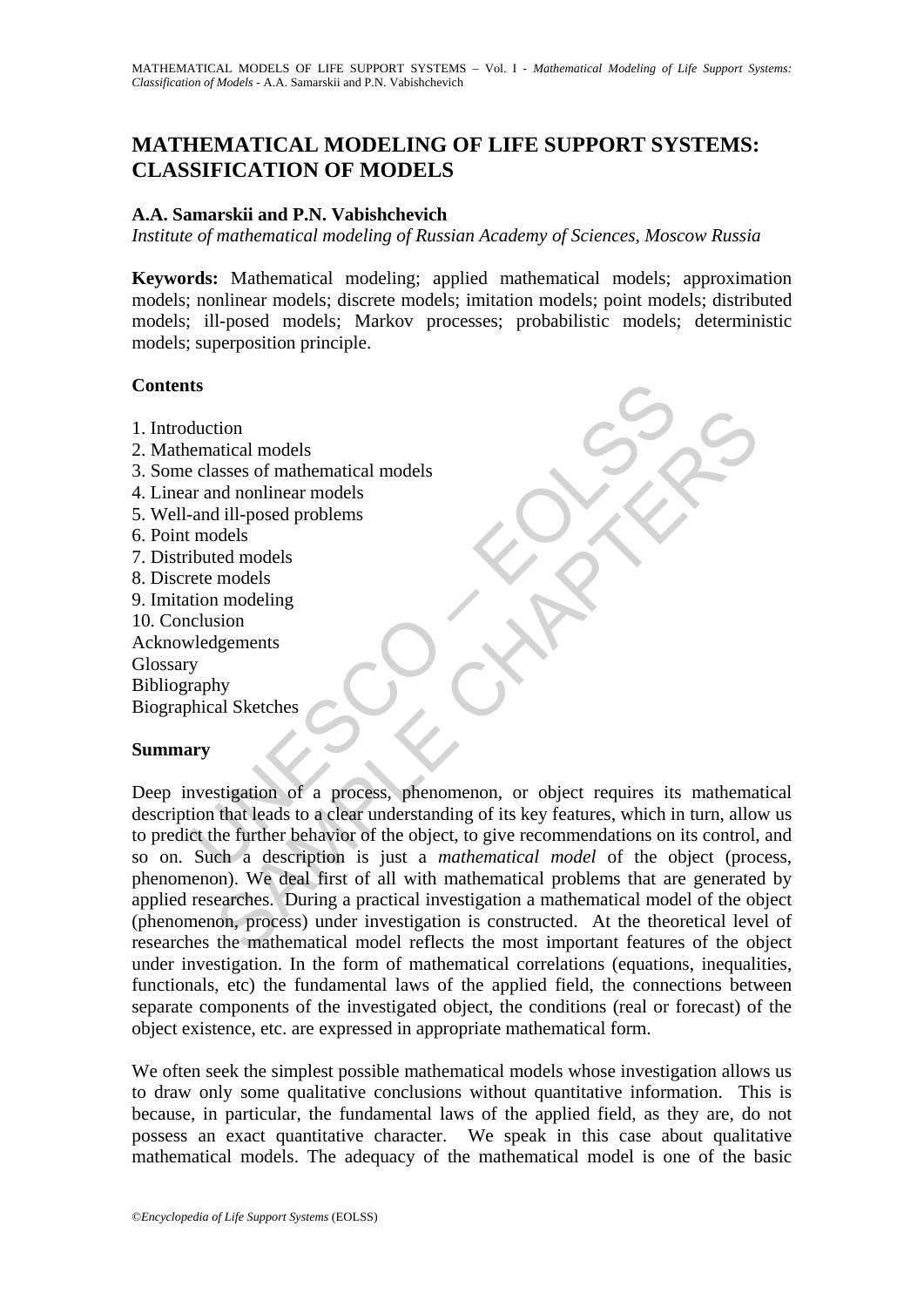requirements. Mathematical problems of large dimension are, as a rule, more adequate but they are more difficult for investigation. This circumstance is called as curse of dimensionality. The principle of simplicity is to construct a mathematical model satisfying two, generally speaking, contradictory conditions. On the one hand, the mathematical model must be sufficiently complete, i.e., must give an adequate description of the investigated object. On the other hand, the mathematical model should have maximum of simplicity for the investigation (analytical or numerical). An applied mathematical model may include elements that account for the uncertainties of nature - random scalar and vector values, random functions, etc. In this case we speak about probabilistic (stochastic) mathematical models. The deterministic mathematical models do not contain the element of probabilistic nature. For linear mathematical models the superposition principle holds, that is, any linear combination of solutions (e.g., their sum) is also a solution of the problem. Using the superposition principle it is not difficult, starting form a solution in a particular case, to construct the solution in a more general situation.

the supposition punctiple industs, that is, any linear combinant<br>eir sum) is also a solution of the problem. Using the superpositio<br>icult, starting form a solution of the problem. Using the superpositio<br>icult, starting for It, starting form a solution in a particular case, to construct the solution<br>al situation.<br>al situation.<br>asay to specify the models with lumped parameters (point models) and<br>th distributed parameters. Point models do not t It is necessary to specify the models with lumped parameters (point models) and the models with distributed parameters. Point models do not take spatial effects into account; they are usually connected with systems of algebraic equations and with systems of ordinary differential equations. A real applied model is often connected with the construction of a geometric model, by taking into account the dependence of the investigated phenomenon and process behavior on a spatial point. In this case the key feature of the mathematical model is its use of partial differential equations (distributed models). The stationary and non-stationary mathematical models are distinguished according to the influence of time. Realistic mathematical models of real world systems and processesare, as a rule, nonlinear. Linear models are often considered as particular cases and usually they serve as the first approximation to the reality. Nonlinear mathematical models are invariably more complicated for investigation by both numerical and, analytical methods, even more complex in the latter case. A mathematical model may be well-posed (correct) if its solution exists, this solution is unique, and it continuously depends on input data (i.e., small perturbations of input data cause small perturbations of the solution). Otherwise the mathematical model is called ill-posed.

An elaboration of effective computational algorithms is always a key problem of mathematical modeling. Formulation of such models is based on conversion from a continuous argument (continuous domain) to grid functions (discrete domain). A discrete mathematical model may also be also considered on its own for the investigation, but in most cases we deal with continuous models.

The investigated object may be too complicated for theoretical investigation, and there is no opportunity to use an analytical description on the basis of earlier known fundamental laws. Such a situation is typical for the stage of collecting the experimental data, natural experiments. In order to describe the collection of experimental data, to perform their analysis, and to make a reasonable forecast for the behavior of the investigated object in the new conditions, special mathematical models are constructed. Such models mainly are only of mathematical character without any connection with the nature of the investigated object. Such a modeling is called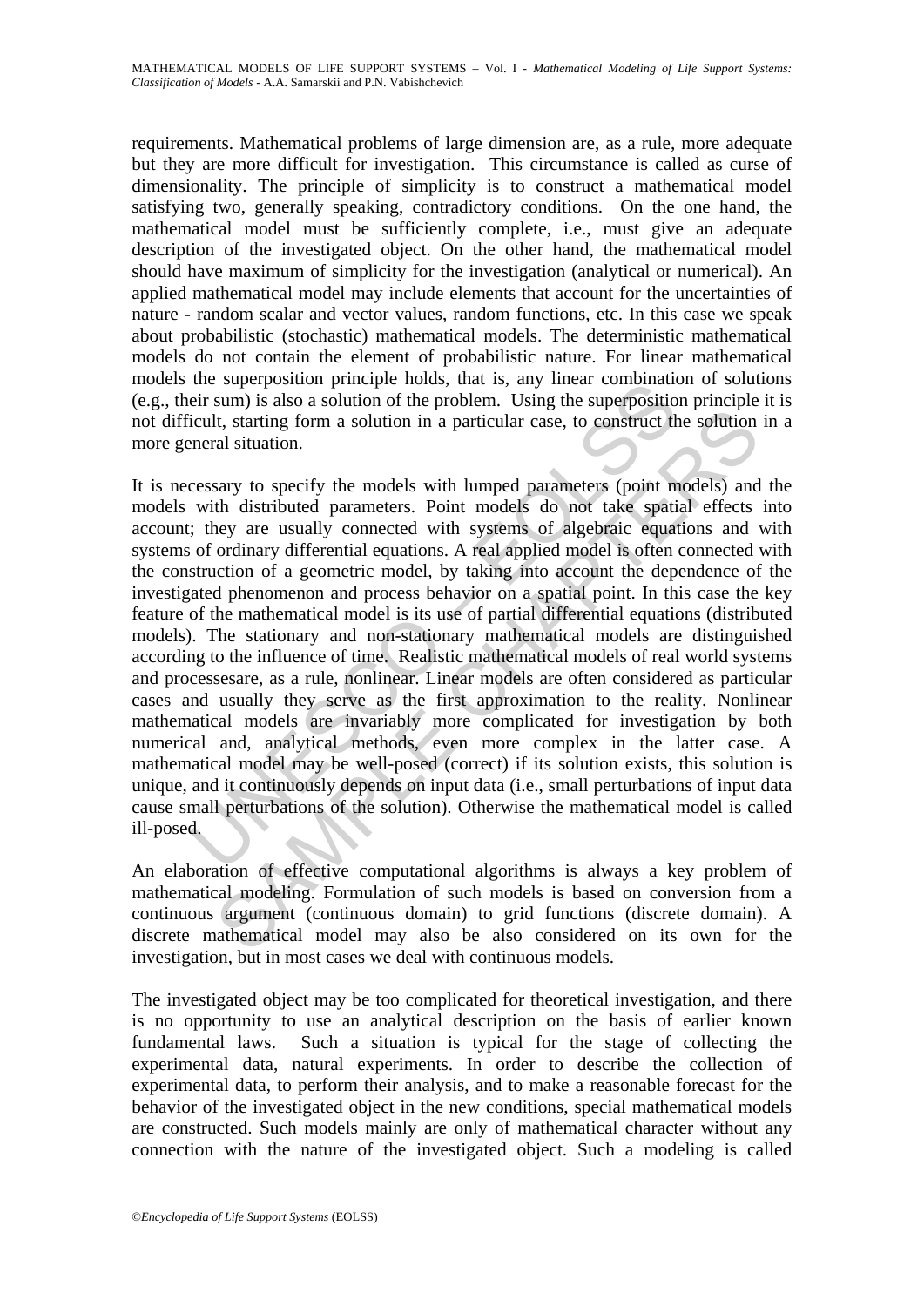*imitation modeling*. The term as it is reflects the peculiarities of imitation modeling. In some sense this is a defective mathematical modeling. It is possible to say that we deal not with a real mathematical model but only with its imitation. So, we arrive at the approximation of mathematical models, which reflect as far as possible certain specific features of the actual system; they usually regard the object as a "black box". Empirical formulas, which are typical in the treatment of experimental data, serve as an example of approximating models.

## **1. Introduction**

Scientific foundations of life support systems are based on using the vast complex of knowledge of natural sciences, engineering and technology, humanities and economical sciences, medicine, etc. Nowadays theoretical and experimental investigations involve extensive use of modern information technologies. Collection, storage, analysis and processing are based on mathematical technologies and computational equipment.

The theoretical level of studying the reality yields the deepest knowledge and allows us to solve properly the problems of forecasting and decision making. In this case the investigation is based on using complicated theoretical constructions (mathematical models), which may be investigated by using powerful computational means (numerical algorithms and computers in the capacity of the establishment).

ge of matural sciences, empereing and technology, numarities and experimental investigate<br>or use of modern information technologies. Collection, storage<br>ing are based on mathematical technologies and computational eq<br>oreti In the mathematical modeling the investigation begins with the construction of a mathematical model and the formulation of the related mathematical problem that will be investigated later in detail. Mathematical models are based on the fundamental laws on a concrete applied science, on the accepted theoretical constructions of describing the phenomena and objects under investigation in the given branch of knowledge.

Life support problems are studied in diverse branches of sciences. In this situation it looks impossible to give a classification of mathematical models under use. Furthermore, we do not need such a classification because these issues are properly reflected in the other chapters of this theme.

use of modern information technologies. Collection, storage, analysis are based on mathematical technologies. Collection, storage, analysis are based on mathematical technologies and computational equipment. tical level of The universality and inter-disciplinary nature of mathematical modeling as a means of scientific researche is brightly seen in applications of the same mathematical models to different phenomena of living and non-living systems. While discussing the problems of classification of mathematical models of life support systems this enables us to concentrate mainly on the peculiarities of mathematical models exactly as mathematical objects.

We are interested first of all in the mathematical problem that is generated by an applied research effort. Choosing the most specific features of the mathematical problem allows us to pick up adequate mathematical (analytical and numerical) tools for investigation with proper completeness. We add to our text some simple examples from different fields of knowledge. This collection is rather arbitrary, but it can be easily extended.

## **2. Mathematical Models.**

In an applied investigation a mathematical model is constructed for the object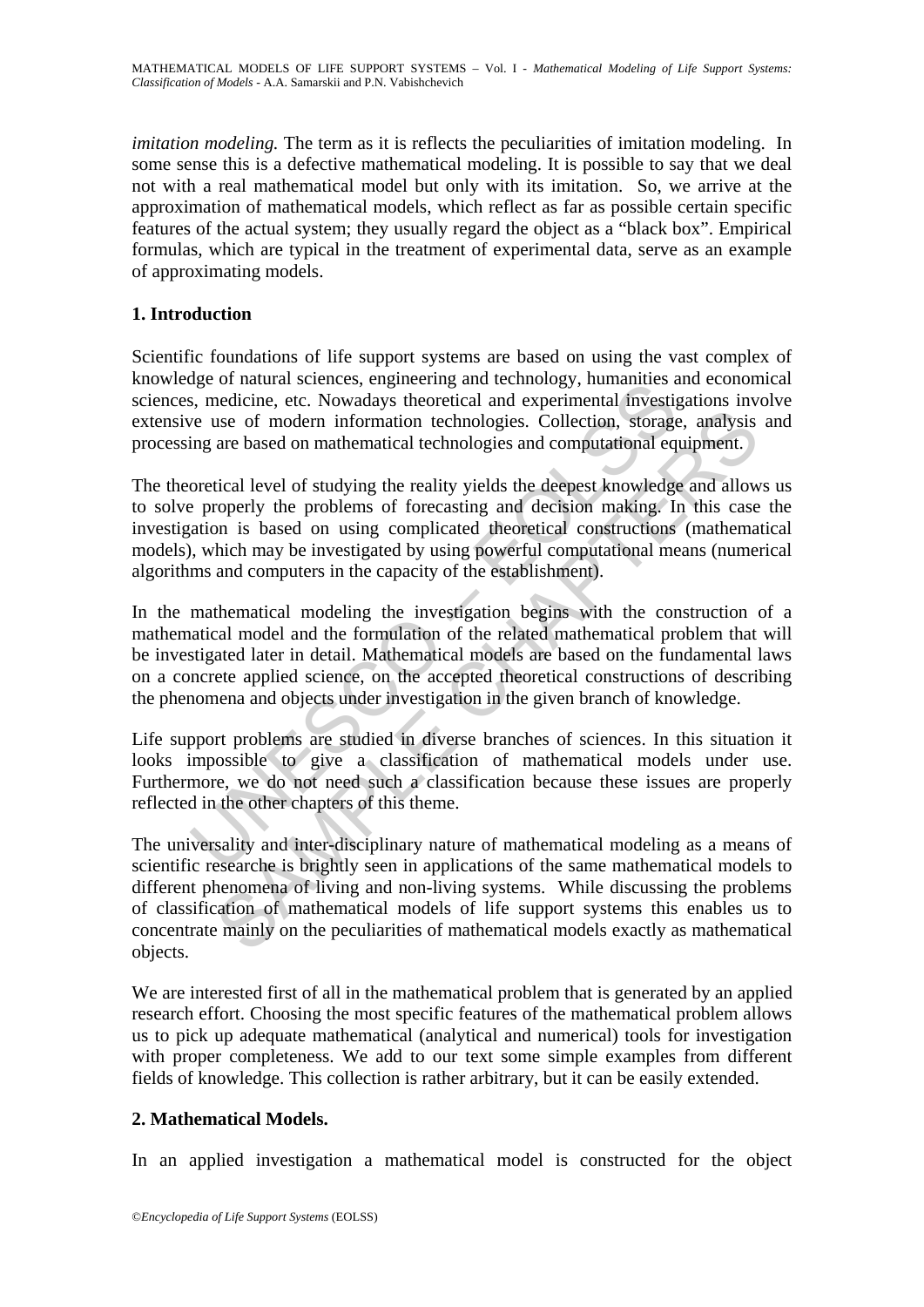(phenomenon, process) under investigation. At the theoretical level of researches the mathematical model reflects the most important features of the object under investigation. In the form of mathematical correlations (equations, inequalities, functionals, etc.) the fundamental laws of the applied field, the connections between the individual components of the investigated object, the conditions (real or forecast) of the object existence, etc; are expressed at first.

Different branches of science are characterized by different levels of theoretical researches and different degrees of mathematization of knowledge. Often, for instance, in the social sciences, we are in need to use the simplest mathematical models whose investigation allows us to make only some conclusions of a qualitative character. In particular, the fundamental laws of some applied fields, as they are, do not possess an exact quantitative character. We speak in this case about qualitative mathematical models.

As a specific example, let us consider the qualitative mathematical models of biological processes. The mathematical model of the simplest two-entity *predator-prey* system is based on the following basic assumptions:

- The populations *N* and *M* of prey and predators depend only on time;
- in the absence of interaction the population of a species satisfies the Malthusian law when the rate of change of the population is proportional to its current magnitude;
- the natural mortality rate of the prey population and the natural birth rate of predators are considered as non-essential;
- at, the fundamental raws of some applied rients, as they are, do<br>uantitative character. We speak in this case about qualitative<br>ecific example, let us consider the qualitative mathematical mode<br>es. The mathematical model Fig. example, let us consider the qualitative mathematical models of biolog<br>The mathematical model of the simplest two-entity *predator-prey* system<br>the following basic assumptions:<br>pulations N and M of prey and predators **the growth rate of the population of prey decreases proportionally with the** population of predators, i.e., to the value cM,  $c > 0$ , and the rate of growth of the predator population increases proportionally with the population of prey, i.e., to the value  $dN, d > 0$ .

With these assumptions we arrive at the Lottka-Volterra system of equations

$$
\frac{dN}{dt} = (\alpha - cM) N,
$$
\n(1)

$$
\frac{dM}{dt} = \left(-\beta + dN\right)M.\tag{2}
$$

Setting the initial values  $N(0)$ ,  $M(0)$  we can find from this system the the population at any time moment  $t > 0$ .

Such a mathematical model allows us in many cases to explain the observed phenomena, and it is constructed with such an aim. However, it is difficult to set this model as a foundation for precise quantitative investigations.

The capabilities of mathematical methods can be especially well seen at the investigation of quantitative mathematical models. This situation is usual for the natural sciences (first of all, for physics and mechanics). The fundamental laws have an exact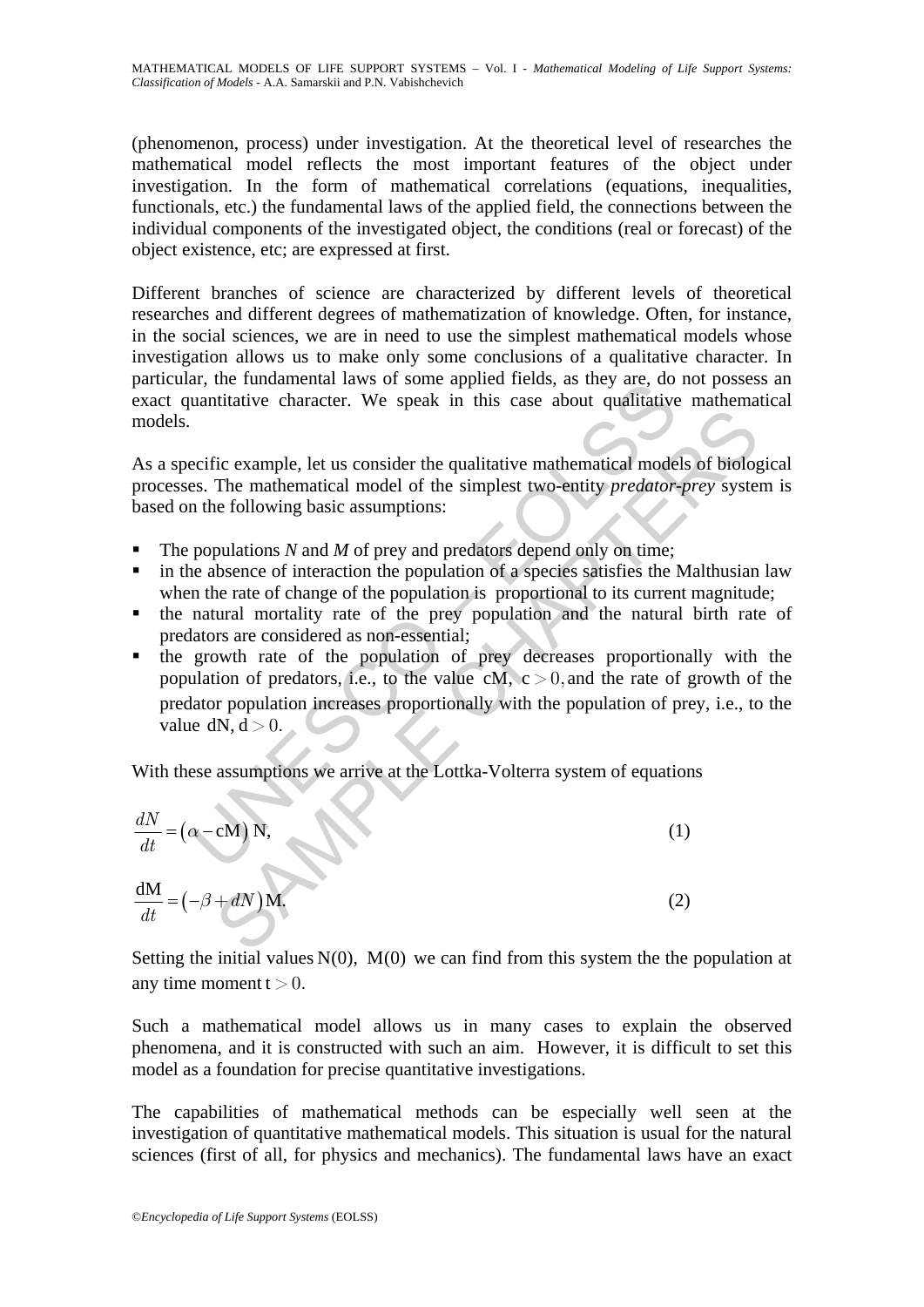quantitative character. To the mathematical model of an investigated object the demands of a certain accuracy of the description of given experimental data are made. Hence, the mathematical model must describe one or other properties of the investigated object with the prescribed accuracy.

The mathematical model has to reflect the essential characteristics of the investigated object; in the capacity of a model (an ideal, theoretical prototype) it must reveal (by simulation) certain important characteristics of the object as it is. The circumstance reflects the demand of the adequacy of the mathematical model. It means that the model must be close to the investigated object, to show correctly the behavior of the object in accordance with the totality of the chosen properties - it is with this aim that the mathematical model is constructed as it is

We may speak not just about the adequacy of a model but also about the accuracy of the description of the phenomenon or the process. This accuracy must be in the concordance with the data accuracy, by which the mathematical model is calibrated.

At the stage of mathematical modeling in the cycle of the computational experiment, the check of the correctness (verification) on the basis of the given data is performed. The mathematical model is specified during the investigation, and it is possible to say that the order of adequacy of the mathematical model increases.

v speak not just about the adequacy of a model but also about the ion of the phenomenon or the process. This accuracy m<br>lance with the data accuracy, by which the mathematical model is<br>tage of mathematical modeling in the beak not just about the adequacy of a model but also about the accuracy of of the phenomenon or the process. This accuracy must be in ce with the data accuracy, by which the mathematical model is calibrated. e of mathemati The adequacy of the mathematical model is one of the basic demands on the mathematical model. It is achieved due to the specification of the model that is usually connected with its complication. More complicated models yield, probably, more exact description, however, they are more difficult for the investigation and therefore we require a mathematical model to be sufficiently simple.

The principle of simplicity in constructing a mathematical model has to satisfy two, generally speaking, contradictory conditions. On the one hand, the mathematical model must be sufficiently complete, i.e., give an adequate description of the investigated object. On the other hand, it should as simple as possibe for the investigation (analytical or numerical).

Improvement of the adequacy of a mathematical model is achieved by hierarchical organization of a class of models. A model from one level to another (better) level in terms of accuracy and detail of description is achieved by specifying the underlying fundamental laws and correlations.

## **3. Some Classes of Mathematical Models**

In practical systems, in which the components are associated with uncertainty or imprecision, the corresponding mathematical model needs to include probabilistic descriptions of scalar or vector valued quantities and the methods of probability and statistics are applied in the study of such models. The notions of mathematical validity and the aspects of dispersion of the random values, distribution functions, stochastic processes etc. are fundamental to the study of such models.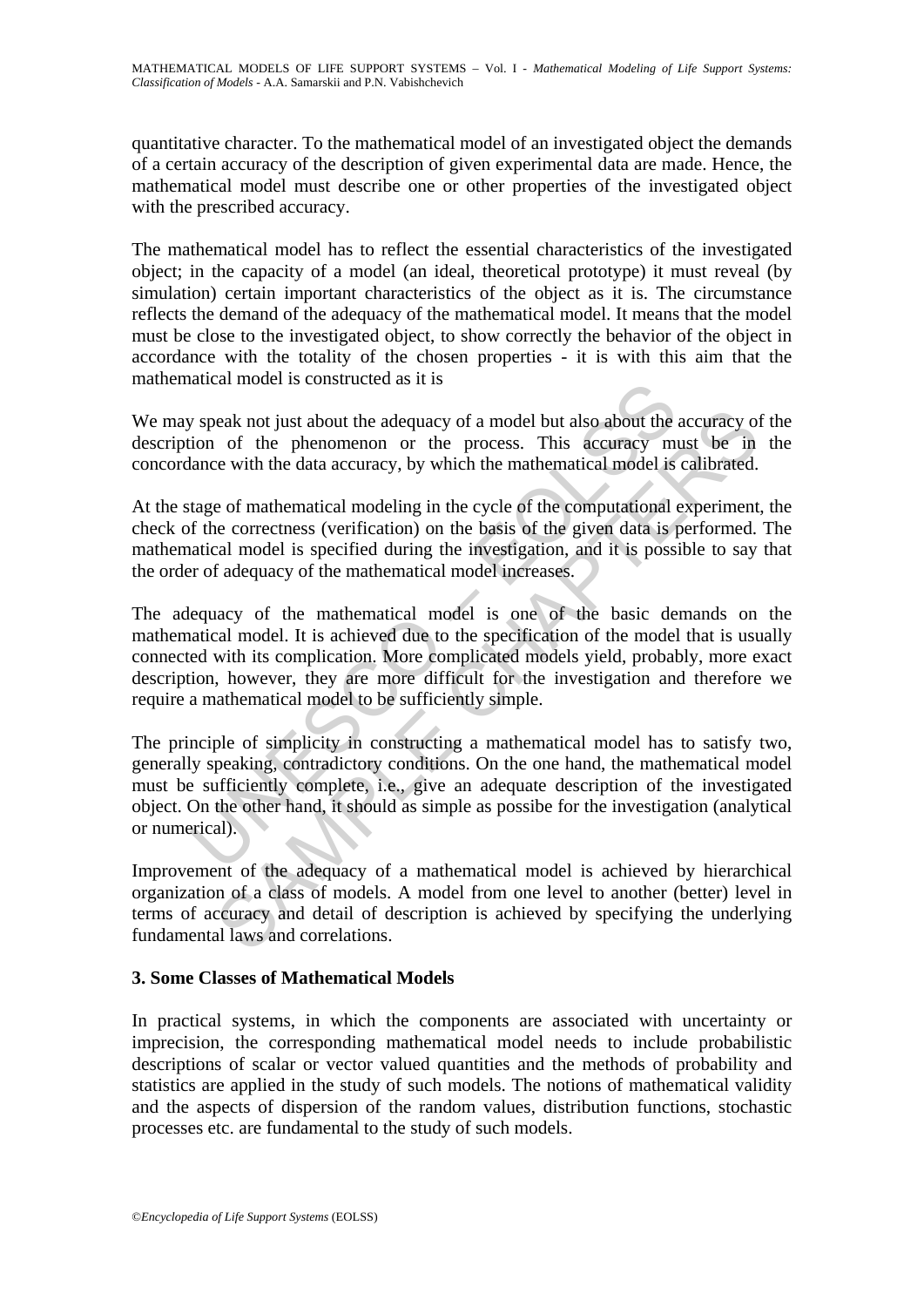Let us consider an example of a probabilistic mathematical model connected with a random Markov process. We describe the one-dimensional motion of a small rigid particle in a liquid, which undergoes chaotic collisions with the molecules of the liquid (the Brownian motion). Its position at any time moment  $t \geq t_0$  is given by the coordinates*x* .

We assume that the position of the point  $x$  at the time t uniquely defines the probability of the particle being at any time  $t' > t$  in a certain area, that the events happened during the time interval between t and t′ do not influence the position of the point at time t′.(a Markov random process)

The Markov process is completely characterized by the probability density function

$$
p(t, x, t', x'), \quad -\infty < x < \infty,\tag{3}
$$

rkov process is completely characterized by the probability densit<br>
',x'),  $-\infty < x < \infty$ ,<br>
ables us to calculate the probability of the presence of p<br>
rhood of the point x' at the time moment t'. The function<br>
ty condition<br> (3)<br>
Solution<br>
Section of the point x' at the time moment t'. The function p satisfies<br>
condition<br>  $\therefore x'$ )  $dx' = 1$ .<br>
(4)<br>
Equation<br>  $\therefore x''$ )  $dx' = 1$ .<br>
(4)<br>
Equation<br>  $\therefore x''$ )  $dx = 1$ .<br>
(4)<br>
Equation<br>  $\therefore x''$ )  $dx = 1$ .<br>
(4) that enables us to calculate the probability of the presence of particle in the neighborhood of the point  $x'$  at the time moment  $t'$ . The function  $p$  satisfies the normality condition

$$
\int_{-\infty}^{\infty} p(t, x, t', x') dx' = 1.
$$
 (4)

It is assumed that during a small time interval  $\Delta t$  the probability that the particle can move through a considerable distance  $\Delta x \ge \delta$  is small. This means that for any  $\delta > 0$ 

$$
\lim_{\Delta t \to 0} \frac{1}{\Delta t} \int_{|x'-x| \ge \delta} p\left(t - \Delta t, x, t, x'\right) dx = 0.
$$
\n(5)

It is also assumed that for any  $\delta > 0$  there exist the following limits that are uniform with respect to *x* :

$$
\lim_{\Delta t \to 0} \frac{1}{\Delta t} \int_{|x'-x| < \delta} (x'-x) p(t - \Delta t, x, t, x') dx' = b > 0,
$$
\n(6)

$$
\lim_{\Delta t \to 0} \frac{1}{\Delta t} \int_{|x'-x| < \delta} (x'-x)^2 p\left(t - \Delta t, x, t, x'\right) dx' = 2a > 0,\tag{7}
$$

Where a, b are the main parameters of the process, which have a clear physical interpretation for the considered Brownian motion. The values a and b depend generally speaking, on the point *x* and on the time moment t; for the simplicity we assume that a and b are constants.

The basic equation for the considered Markov process is the Kolmogorov equation for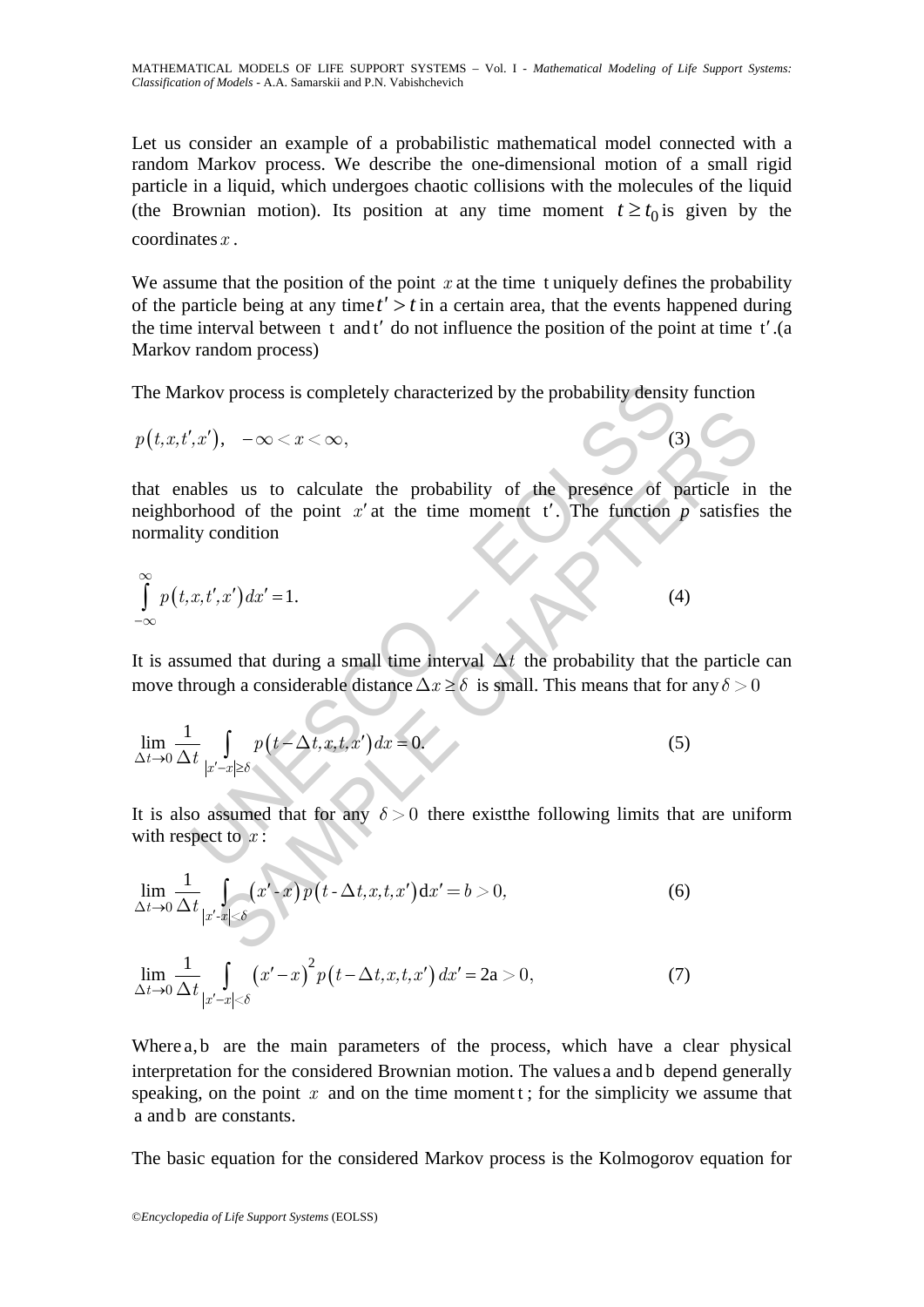the probability density

$$
\frac{\partial p(t, x, t', x')}{\partial t} = \mathbf{a} \frac{\partial^2 p(t, x, t', x')}{\partial x^2} + b \frac{\partial p(t, x, t', x')}{\partial x}.
$$
\n(8)

So, we arrive at the standard linear parabolic equation of the second order, which is the basic one for lots of processes and phenomena. The peculiarity of the probability model is reflected by the fact that this standard partial differential equation is written for the determination of the characteristics of the random process.

The investigation of such mathematical models is performed similarly for deterministic models.

While using probability models the situation, when not only the solution possesses a stochastic nature but also the coefficients of the equations and other input data, is typical.

In the above case of the parabolic equation the coefficients a and b may by random. Such a nature of equations should be taken into account at the the time of elaboration of numerical algorithms for investigation of applied mathematical models.

It is necessary to specify the models with lumped parameters (point models) and the models with distributed parameters. Point models do not take spatial effects into account; they are usually connected with systems of algebraic equations and with systems of ordinary differential equations.

ising probability models the situation, when not only the soluti<br>ic nature but also the coefficients of the equations and other<br>above case of the parabolic equation the coefficients a andb m<br>above case of the parabolic equ A realistic model is often connected with the construction of a geometric model, taking into account the dependence of the investigated phenomenon and process behavior on a spatial point. In this case the key point of the mathematical model is that it contains partial differential equations.

is probability models the situation, when not only the solution possess<br>nature but also the coefficients of the equations and other input data<br>ve case of the parabolic equation the coefficients a andb may by rand<br>are corre Multidimensional mathematical models are difficult to analyze. Analytical methods are utilized only for geometrically simple problems, so, computational facilities are actually the only tool for complex models. The mathematical problems of large dimension are, as a rule, more adequate but they are more difficult for investigation. This is called as the curse of dimensionality.

The stationary and non-stationary mathematical models are distinguished according to the influence of time. In non-stationary (dynamic) models the temporal description of the investigated object is just the goal of analysis.

Stationary mathematical models are applied in the case if the investigated object does not change its characteristics in time.

More detailed investigation of non-stationary processes is often based on separating out the quasistationary regimes, by considering the asymptotic (over large intervals of time) behavior.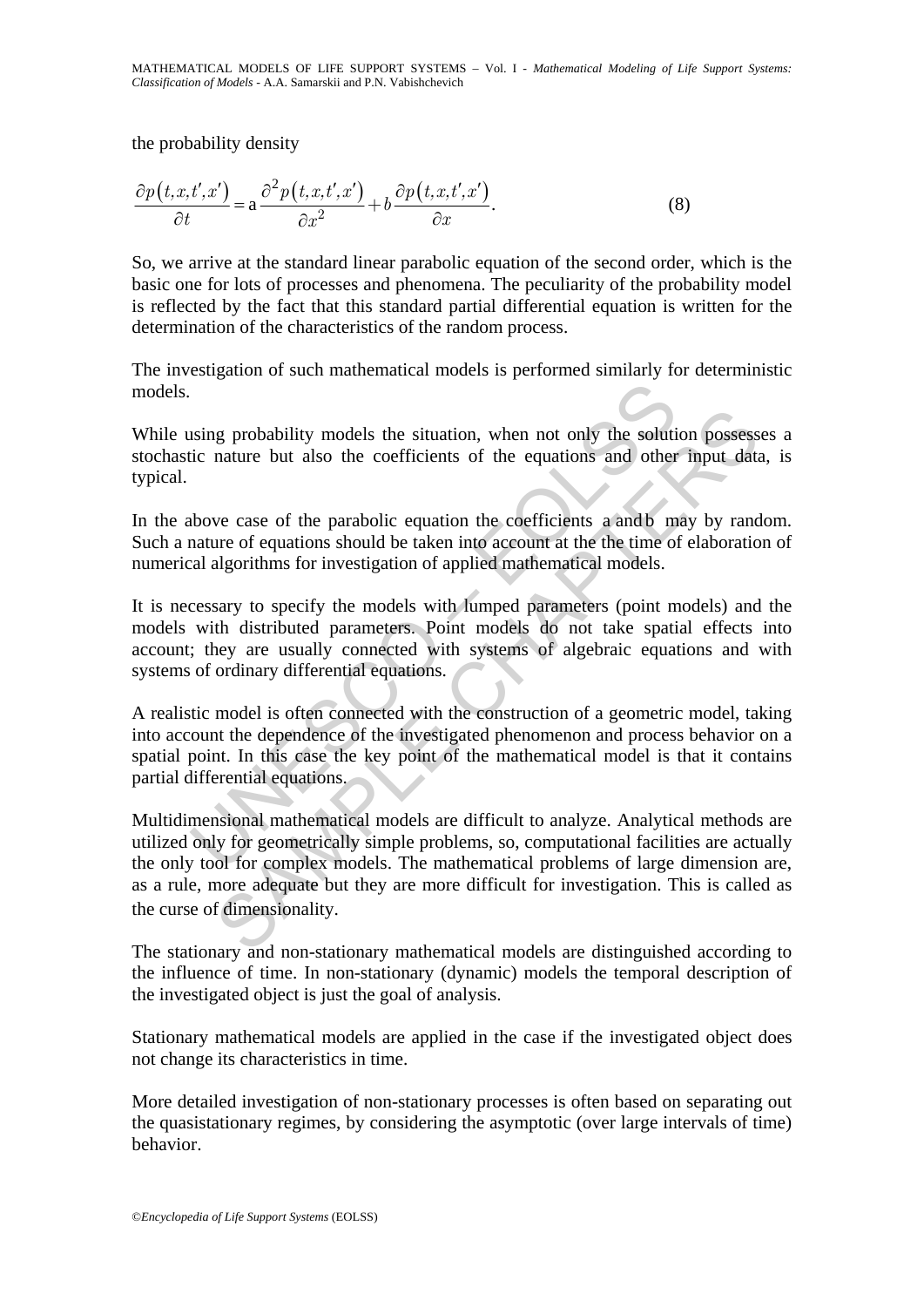- -
- -
- TO ACCESS ALL THE **28 PAGES** OF THIS CHAPTER, Visit: [http://www.eolss.net/Eolss-sampleAllChapter.aspx](https://www.eolss.net/ebooklib/sc_cart.aspx?File=E6-03A-01-01)

#### **Bibliography**

Dym C.L., Ivey E.S. (1980). *Principles of Mathematical Modelling,* 261 pp. Academic Press. [General discussion of the problems of mathematical modeling and using methods of applied mathematics.]

Krasnoschekov P.S., Petrov A.A. (1983). *Principles of constructing the models*, 264 p. Moscow, Moscow State University Press (Russian). [General approaches to constructing mathematical models are presented.]

Myshkis A.D. (1994) *Elements of the theory of mathematical models,* 192 p. Moscow, Nauka (Russian). [Classification of applied mathematical models- the main analytical methods of their investigation]

Samarskii A.A., Mikhajlov A.P. (1997). *Mathematical modelling: Ideas. Methods. Examples*, 320 p. Moscow, Nauka (Russian). [General methodological principles of constructing and analyzing the mathematical models for the problems of mechanics, physics, biology, economy, and sociology are discussed.]

Shannon R. (1978). *Imitation modelling of systems - art and science*., 417 p. Moscow: Mir. [Discussion of the problems of imitation modeling of complex systems]

Tikhonov A.N., Kostomarov D.P. (1984). *Introductory lectures in applied mathematics*, 190 p. Moscow, Nauka (Russain). [An elementary introduction to the methods of construction and analysis of mathematical models.]

#### **Biographical Sketches**

r, ivey E.S. (1976). *Frincipies of Mathematical Modelling, 261* pp. Academical models, and profiled mathematical modeling and using methods of applied mathematical modeling and using methods of applied mathematical models ov P.S., Petrov A.A. (1983). Principles of constructing the models, 264 p. Moseow, Mo<br>sity Press (Russian). [General approaches to constructing mathematical models<br>(Although CHAPTER). The model of the model of the models o **Alexander A. Samarskii** is a professor at the Institute of Mathematical Modelling, Russian Academy of Sciences, Moscow, Russia. He born in 1919 in Donetsk region of Ukraina and graduated from the Department of Physics of MSU. Academician Samarskii received a Ph. D. in mathematics from the M.V. Lomonosov State University in Moscow in 1948, and a D. Sc. from the M.V. Keldysh Institute of Applied Mathematics of USSR Academy of Sciences in 1957. He became an Associate Member of the USSR Academy of Sciences in 1996, and was promoted to Full Member in 1976. Institute of Mathematical Modelling RAS (IMM), which was founded in 1986 due to his initiative. His scientific and educative career began in the 1940s at MSU. He served as lecturer, associate professor, professor and, since 1983, he has been head of the Faculty of Computational Mathematics and Cybernetics. He is also head of a department at the M.V. Keldysh Institute of Applied Mathematics of the USSR Academy of Sciences, a function which he has held since its foundation in 1953 and head of a chair at Moscow Institute of Physics and Technology (MFTI). His research interests include difference methods, mathematical physics, the theory of nonlinear partial differential equations, plasma physics, mathematical modeling of complex nonlinear systems and phenomena, and computer simulation techniques. He has published more than 20 monographs, textbooks and popular science books, including the well-known textbook *Equations of Mathematical Physics* written in 1951 in collaboration with A.N. Tikhonov. This book was reprinted many times in Russia and other countries; it was translated into thirteen languages. His textbook *Theory of Difference Schemes* (in Russian) has been reprinted many times. He has published more than 400 scientific and popular science papers. Academician Samarskii contributes actively to Russian and International Journals. He is the Editor-in-chief of the Journal "Mathematical Modelling"(Russia), and "Journal of Computational Mathematics and Mathematical Physics", International Journals "Surveys on Mathematics for Industry" and "Mathematical Models and Methods in Applied Sciences".